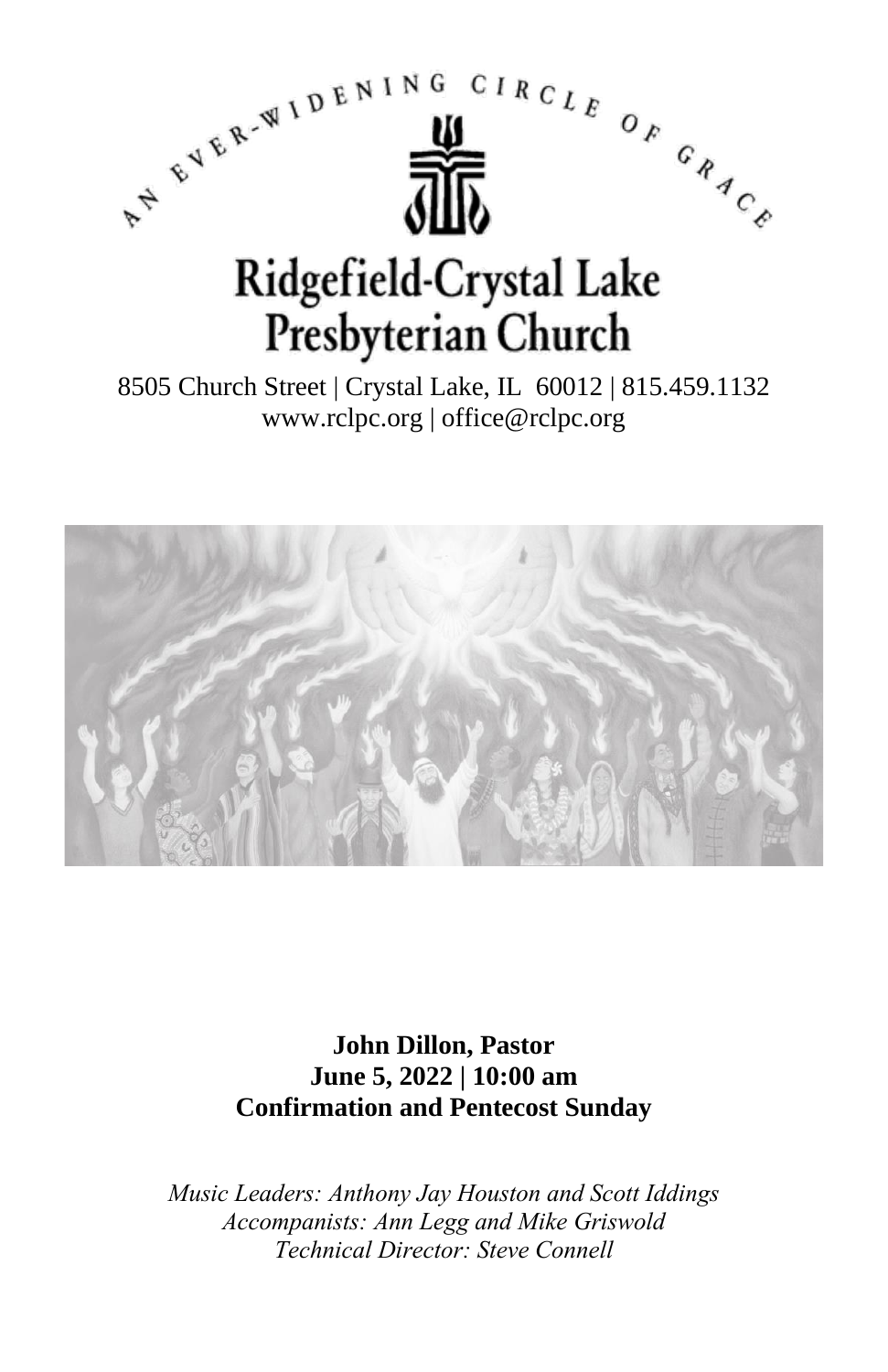# **WE GATHER IN GRACE**

*A "+" indicates all are invited to stand in either body or spirit. Reminders: Our worship service is being livestreamed and is on Zoom.*

|                  | PRELUDE: FINDING WHO WE ARE                  | <b>Kutless</b> |
|------------------|----------------------------------------------|----------------|
|                  | <b>WORDS OF WELCOME</b>                      |                |
|                  | $+$ There's A Spirit in the Air (vv.1, 2, 5) | Brian Wren     |
| +CALL TO WORSHIP |                                              |                |
|                  | One: God speaks to us                        |                |
|                  | All: In the riches of creation               |                |
|                  | One: God speaks to us                        |                |
|                  | All: In the stories of Jesus                 |                |
|                  | One: God speaks to us                        |                |
| All:             | In the lives of other people                 |                |
| One:             | God speaks to us                             |                |
| All:             | In words and ways we can understand          |                |
| One:             | God of fire and beauty                       |                |
|                  | All: Warm us                                 |                |
| One:             | God of peace and justice                     |                |
| All:             | Disturb us                                   |                |
|                  | One: God of wind and wonder                  |                |
| All:             | <b>Amaze</b> us                              |                |
| One:             | God of Pentecost                             |                |
| All:             | Kindle your love in our lives                |                |

+ WE ARE THE CHURCH Avery and Marsh

#### PRAYER OF CONFESSION

- One: Spirit of the living God you came as Tongues of Fire to each follower of Christ.
- **All: May the Spirit Fire burn within us. Fire to cleanse our souls of all the misdeeds and mistakes. Fire to warm our cold hearts with spiritual heat. Fire to light a beacon of hope for our community. Fire to lead us to paths anew and save us from the darkness of sin and death.** *Silent Reflection*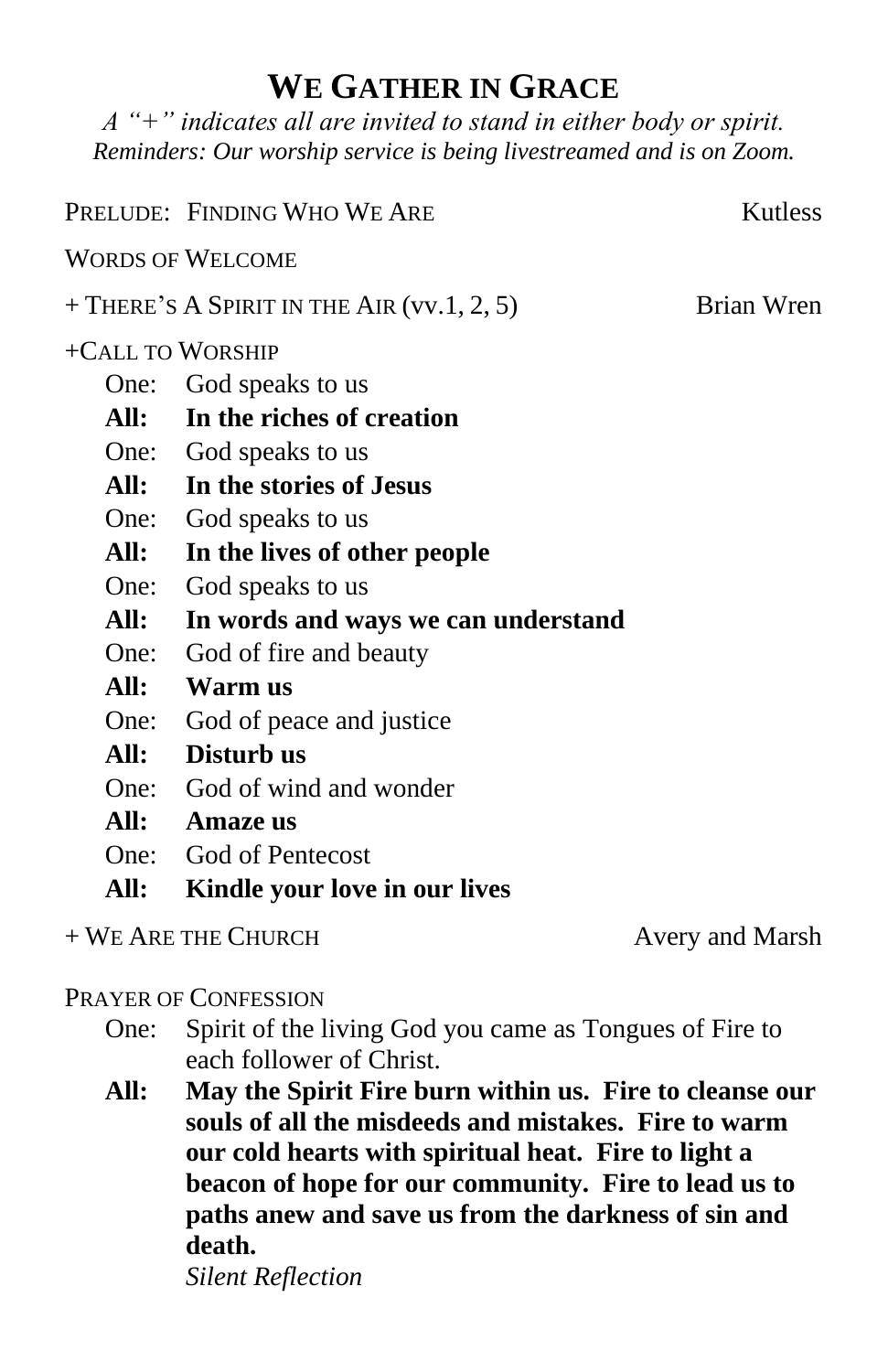#### +ABSOLUTION AND PASSING THE PEACE

Pastor: As the apostles cowered in fear and worried about what to do, the Spirit came upon them. That same Spirit is for us too. Come Holy Spirit, with your power. Come Holy Spirit, with your passion for people. Come Holy Spirit, with your uniting and empowering Peace, promised by Jesus. Come Holy Spirit, forgive our sins and descend upon us. Share the peace of Christ with neighbor, near and far. Peace be with you.

+HYMN 582: GLORY TO GOD, WHOSE GOODNESS SHINES ON ME

# **WE GROW IN GRACE**

| <b>MESSAGE AND SCRIPTURE</b>             | Rev. John Dillon                |  |
|------------------------------------------|---------------------------------|--|
| <b>FIRST READING:</b>                    | Acts 2:1-4                      |  |
| <b>SECOND READING:</b>                   | Matthew 25:31-35,37,40-42,44-46 |  |
| <b>FAITH STATEMENTS</b>                  |                                 |  |
| <b>CONFIRMATION</b>                      | Arthur Pracht and CJ Russo      |  |
| + I HAVE CALLED YOU BY YOUR NAME         | Daniel Charles Damon            |  |
| OFFERING: GOD, OUR NATION FEELS THE LOSS | C. Winfrey Gillette             |  |
| INVITATION TO THE TABLE                  |                                 |  |

WORDS OF INSTITUTION AND THE LORD'S PRAYER

**Our Father, who art in heaven, hallowed be thy name. Thy kingdom come, thy will be done, on earth as it is in heaven. Give us this day our daily bread; and forgive us our debts, as we forgive our debtors; and lead us not into temptation, but deliver us from evil. For thine is the kingdom, and the power, and the glory, forever. Amen.**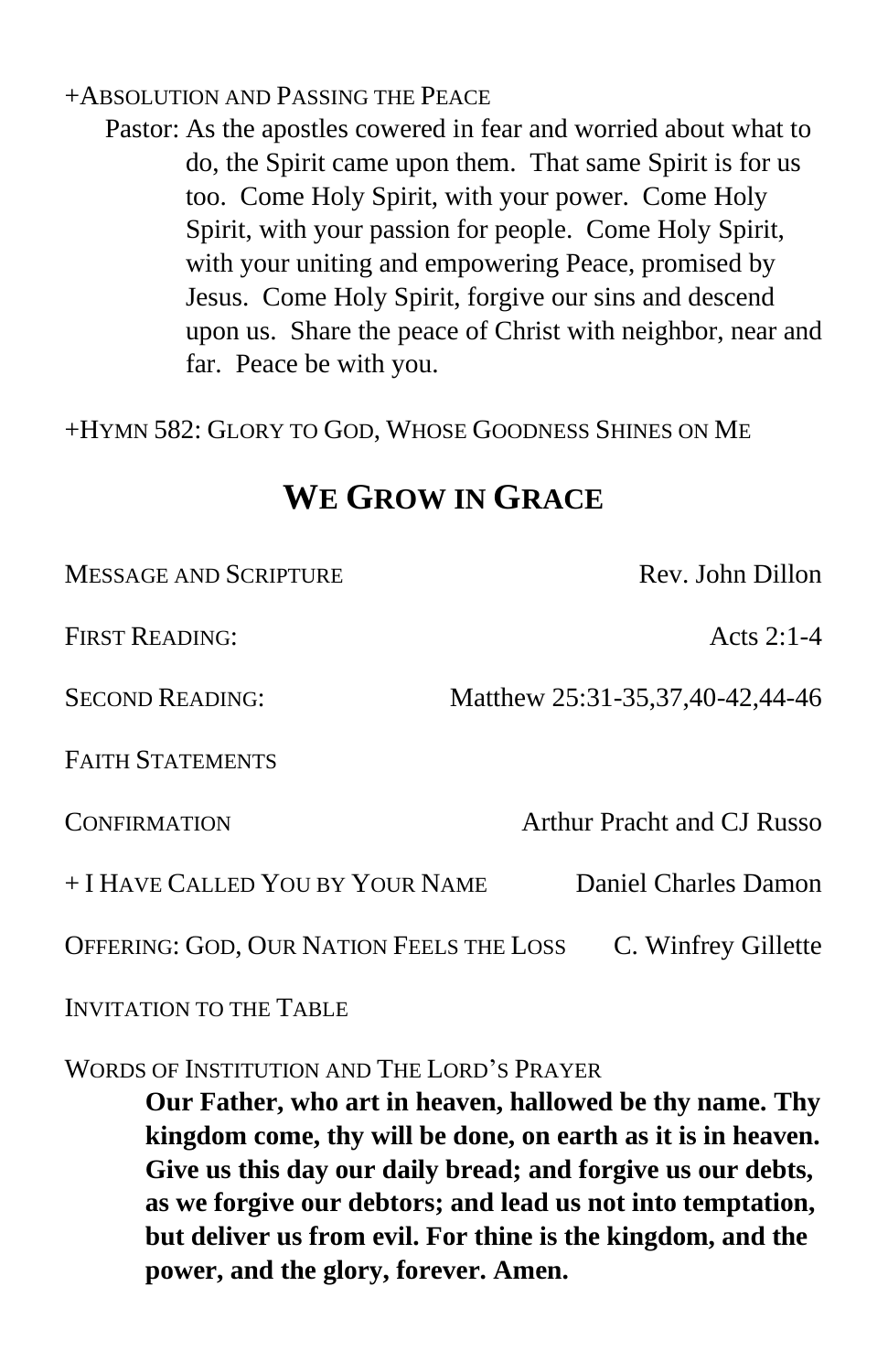### **COMMUNION**

#### +PRAYER AFTER COMMUNION

**All: We were birthed by the Creator, fed by Jesus and challenged by the Spirit. Let us go forward unrestrained as wild winds, as ever moving as the tide. Filled with the flame of passion. Creator, Christ and Spirit guide us. Amen**

# **WE GO IN GRACE**

+SENDING

 $+HYMN \# 300$ : WE ARE ONE IN THE SPIRIT (vv. 1, 2 & 4)

*We gather in grace, we grow in grace, we go in grace… The journey continues in an ever-widening circle of grace.*



*Visit Our Welcome Page… [rclpc.org/welcomeToRCLPC.html](http://rclpc.org/welcomeToRCLPC.html)*

GLORY TO GOD HYMNAL USED UNLESS OTHERWISE NOTED ©CCLI LICENSE #1857579 | USED BY PERMISSION. ©OneLicense.Net License #A-708421 | Used by permission. ©Christian Copyright Solutions (CCS) License #13561 | Used by permission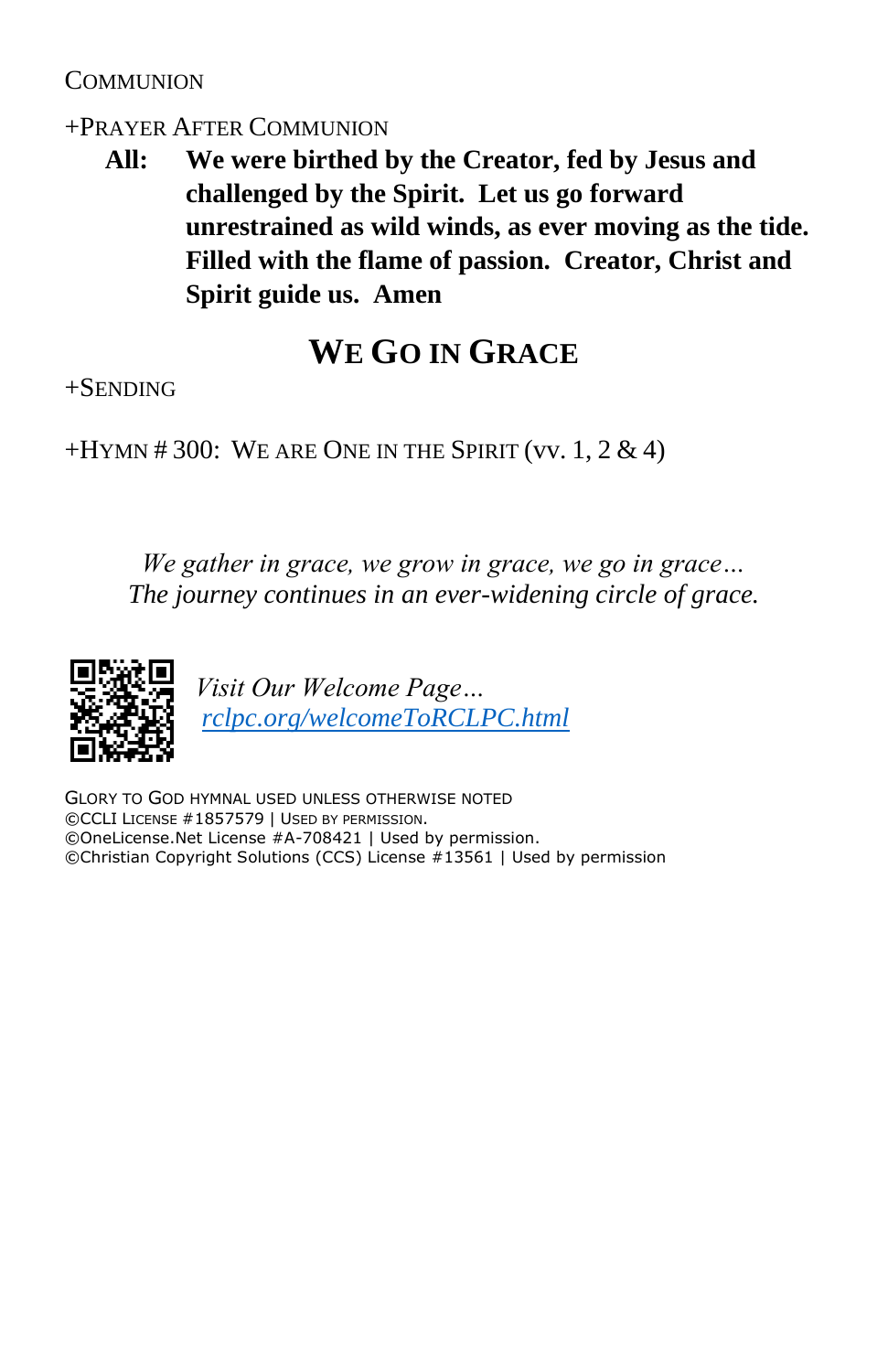### **There's a Spirit in the Air Brian Wren**

There's a spirit in the air, Telling Christians Ev'rywhere; "Praise the love that Christ revealed, Living, working in our world!"

Lose your shyness, find your tongue, Tell the world what God has done: God in Christ has come to stay. Live tomorrow's life today!

When a stranger's not alone, Where the homeless find a home, Praise the love that Christ revealed, Living, working in our world!

## **We Are the Church Richard K. Avery and Donald S. Marsh**

Refrain:

I am the church! You are the church! We are the church together! All who follow Jesus, all around the world! Yes, we're the church together!

# **Hymn 582: Glory to God, Whose Goodness Shines on Me**

Glory to God, whose goodness shines on me, and to the Son, whose grace has pardoned me, and to the Spirit, whose love has set me free. As it was in the beginning, is now and ever shall be. Amen.

World without end, without end. Amen. World without end, without end. Amen. World without end, without end. Amen. As it was in the beginning, is now and ever shall be.Amen.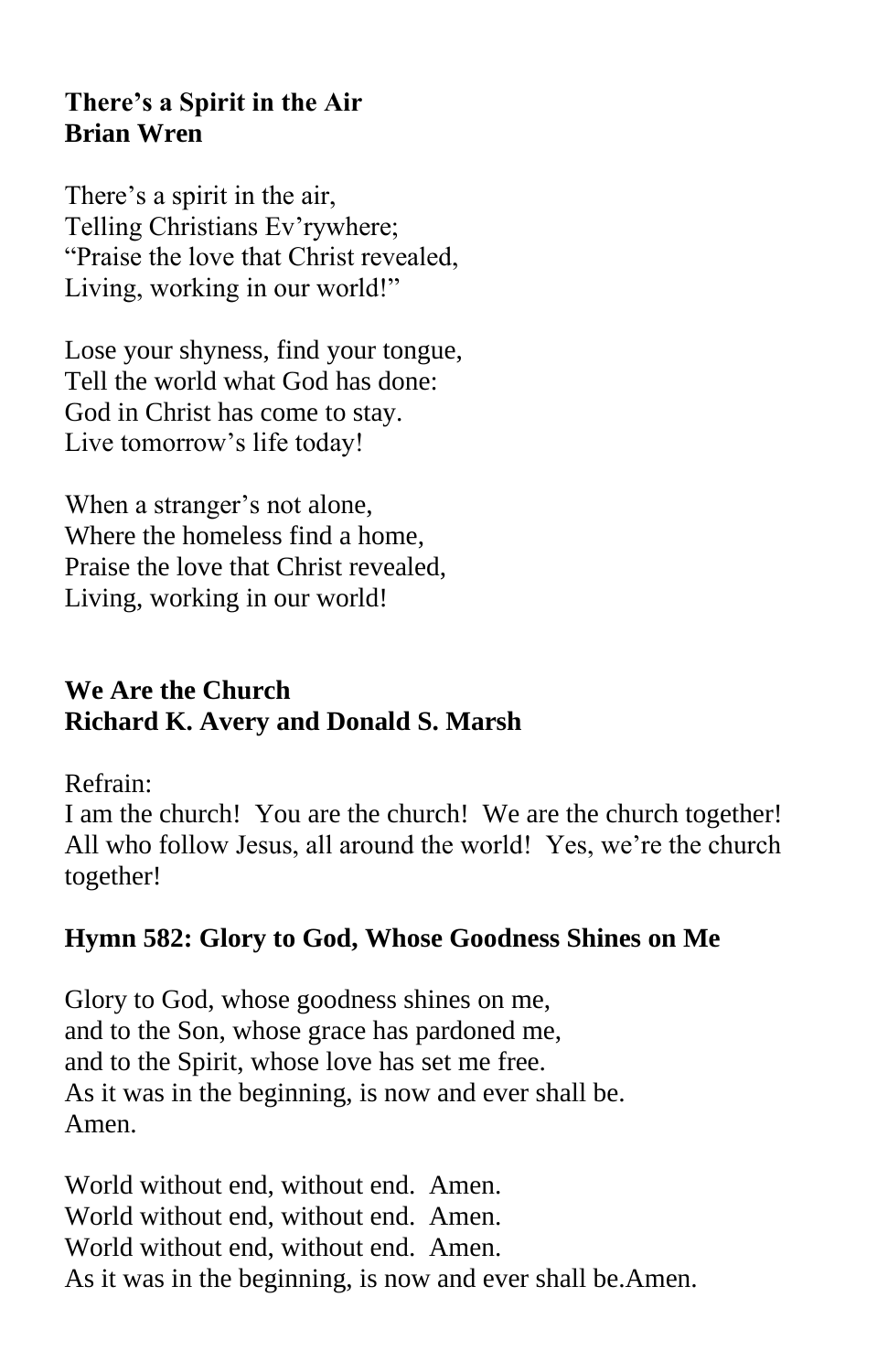#### **I Have Called You By Your Name** Daniel Charles Damon

1 I have called you by your name, you are mine; I have gifted you and ask you now to shine. I will not abandon you; all my promises are true. You are gifted, called, and chosen; you are mine.

2 I will help you learn my name as you go; read it written in my people, help them grow. Pour the water in my name, speak the word your soul can claim, offer Jesus' body given long ago.

3 I know you will need my touch as you go; feel it pulsing in creation's ebb and flow. Like the woman reaching out, choosing faith in spite of doubt, hold the hem of Jesus' robe, then let it go.

4 I have given you a name, it is mine; I have given you my Spirit as a sign. With my wonder in your soul, make my wounded children whole; go and tell my precious people they are mine.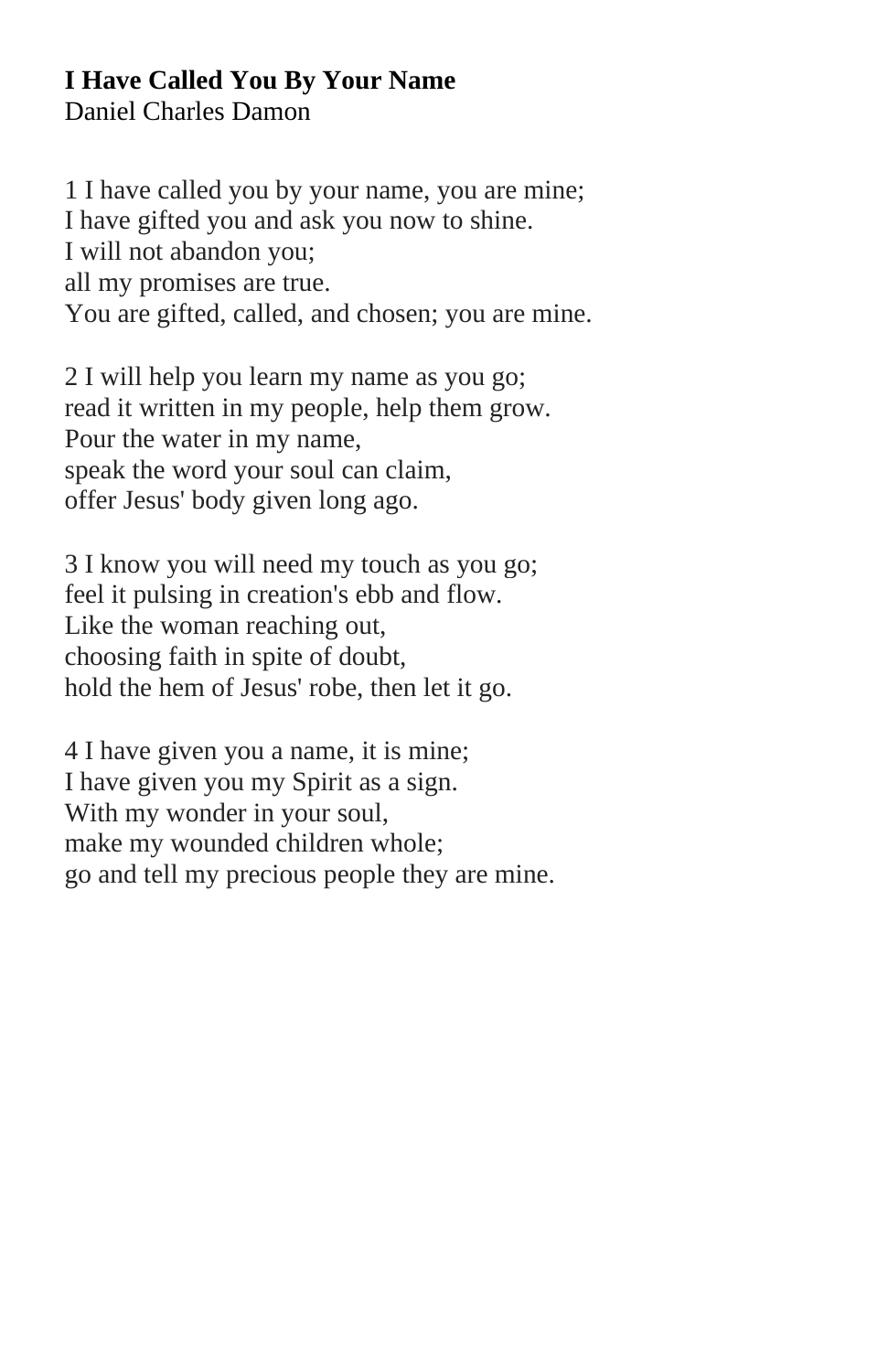### **God, Our Nation Feels Your Loss** Carolyn Winfrey Gillette

God, our nation feels the loss as our children pay the cost for the violence we accept, for the silence we have kept. Rachel weeps for children gone; God of love, this can't go on!

Jesus, Lord, we hear you say, "Don't turn little ones away!" May we build a kinder land where our children understand: Every child here matters more that the guns we clamor for.

Holy Spirit, wind and flame, send us out in Jesus' name. May we shout and say, "Enough!" May we build a world of love till the sounds of weapons cease, till our young can grow in peace.